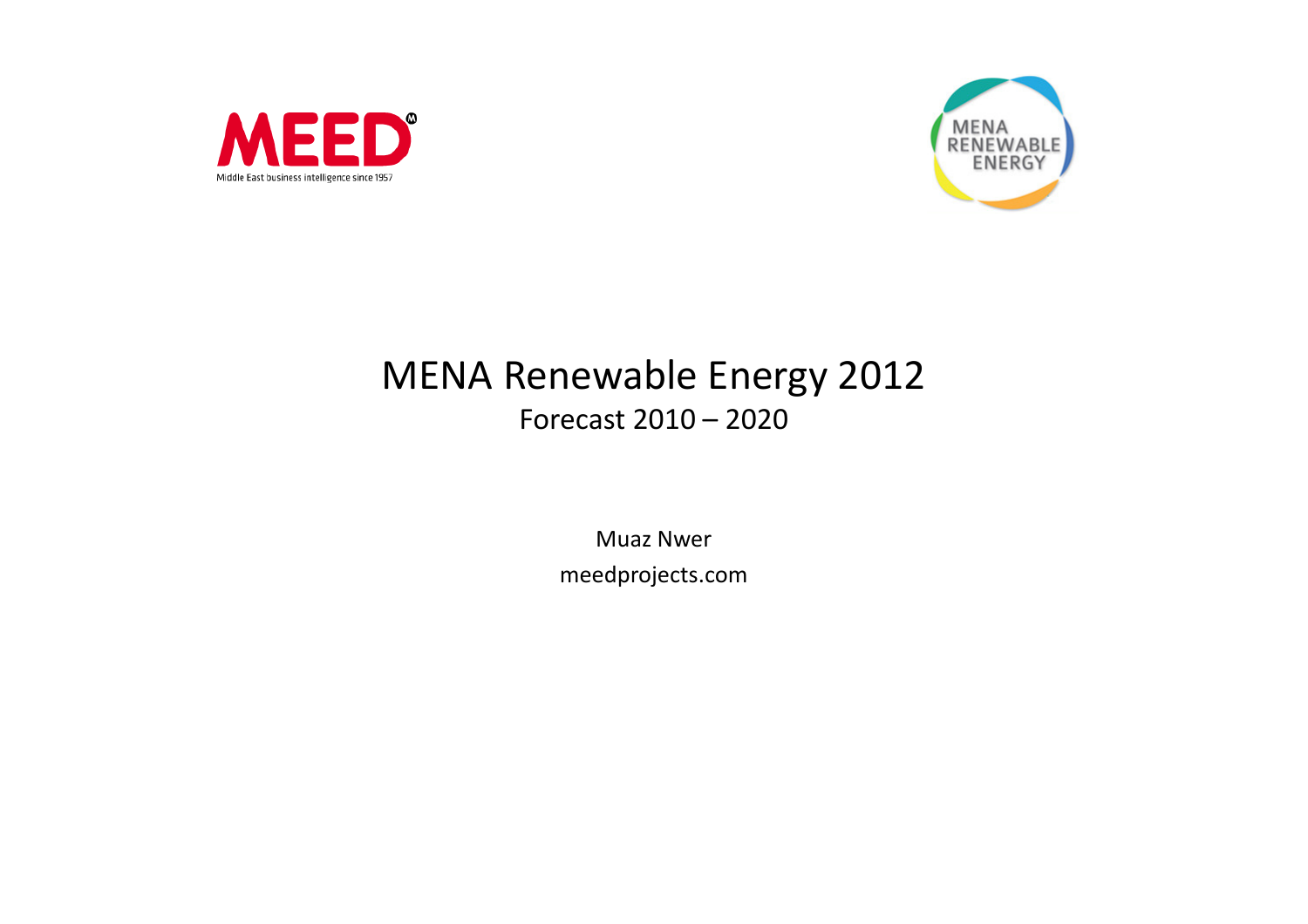





MW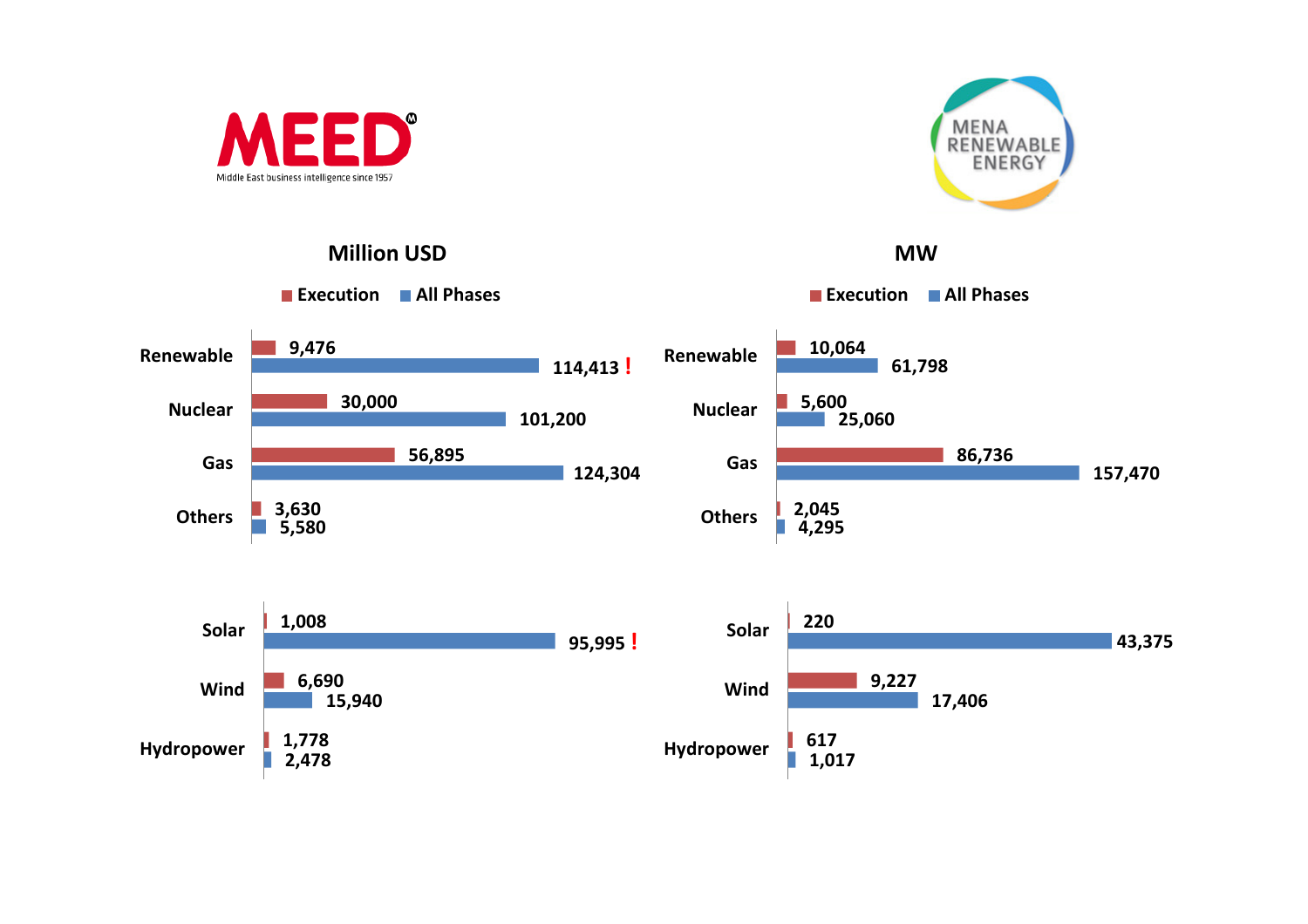



Million USD





MW

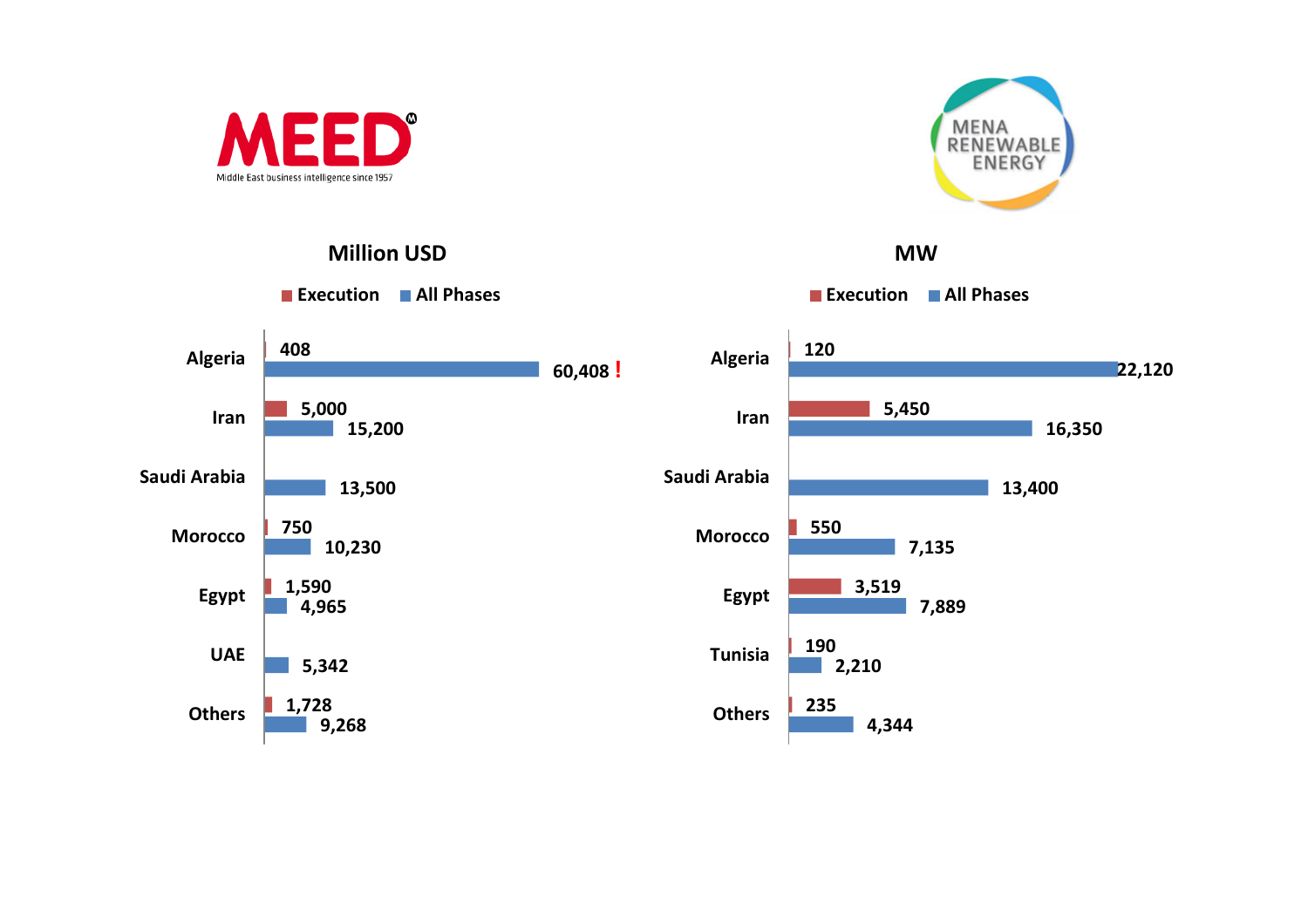



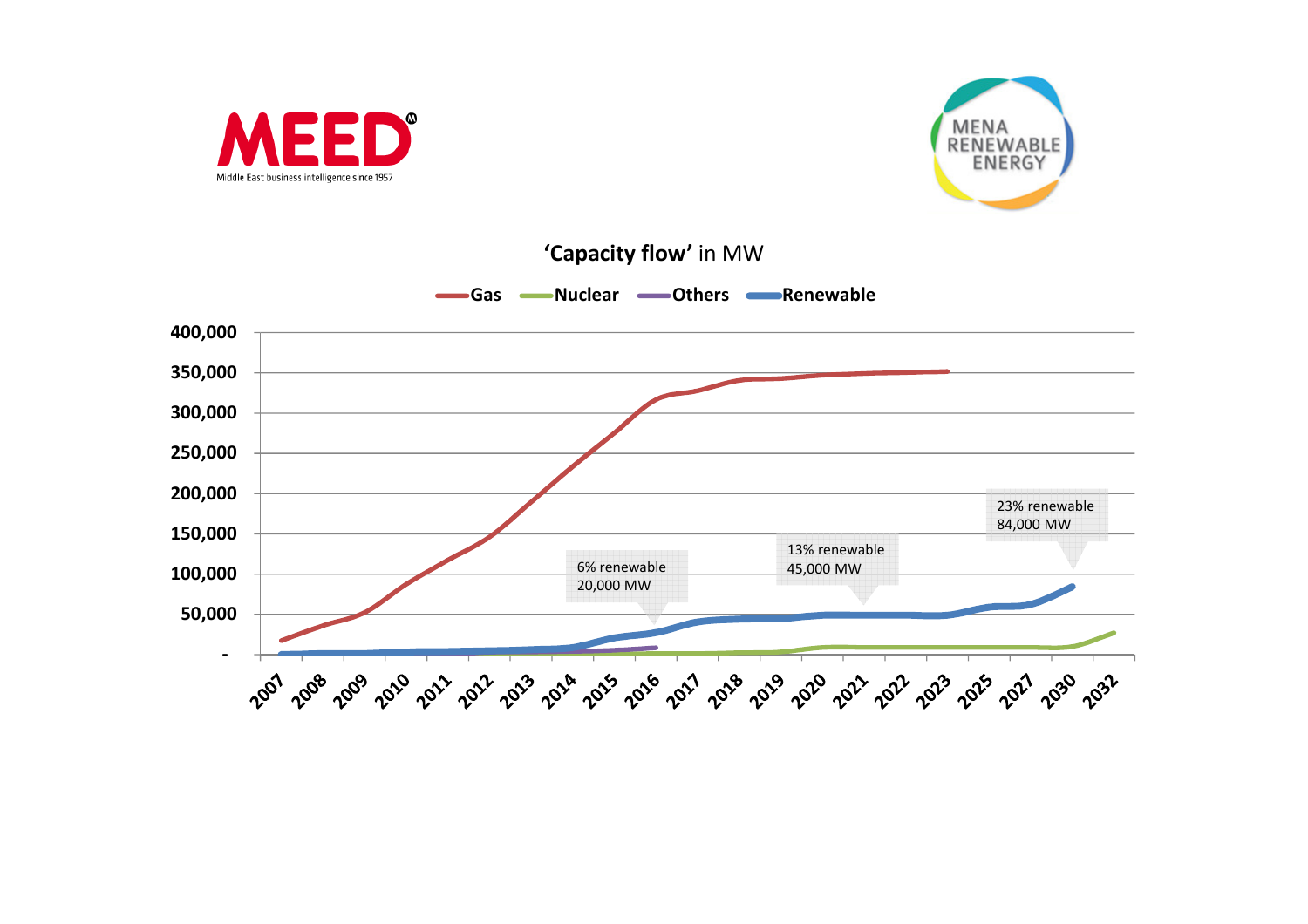



## Renewable 'Capacity flow' in MW

Periodic **Cumulative** 

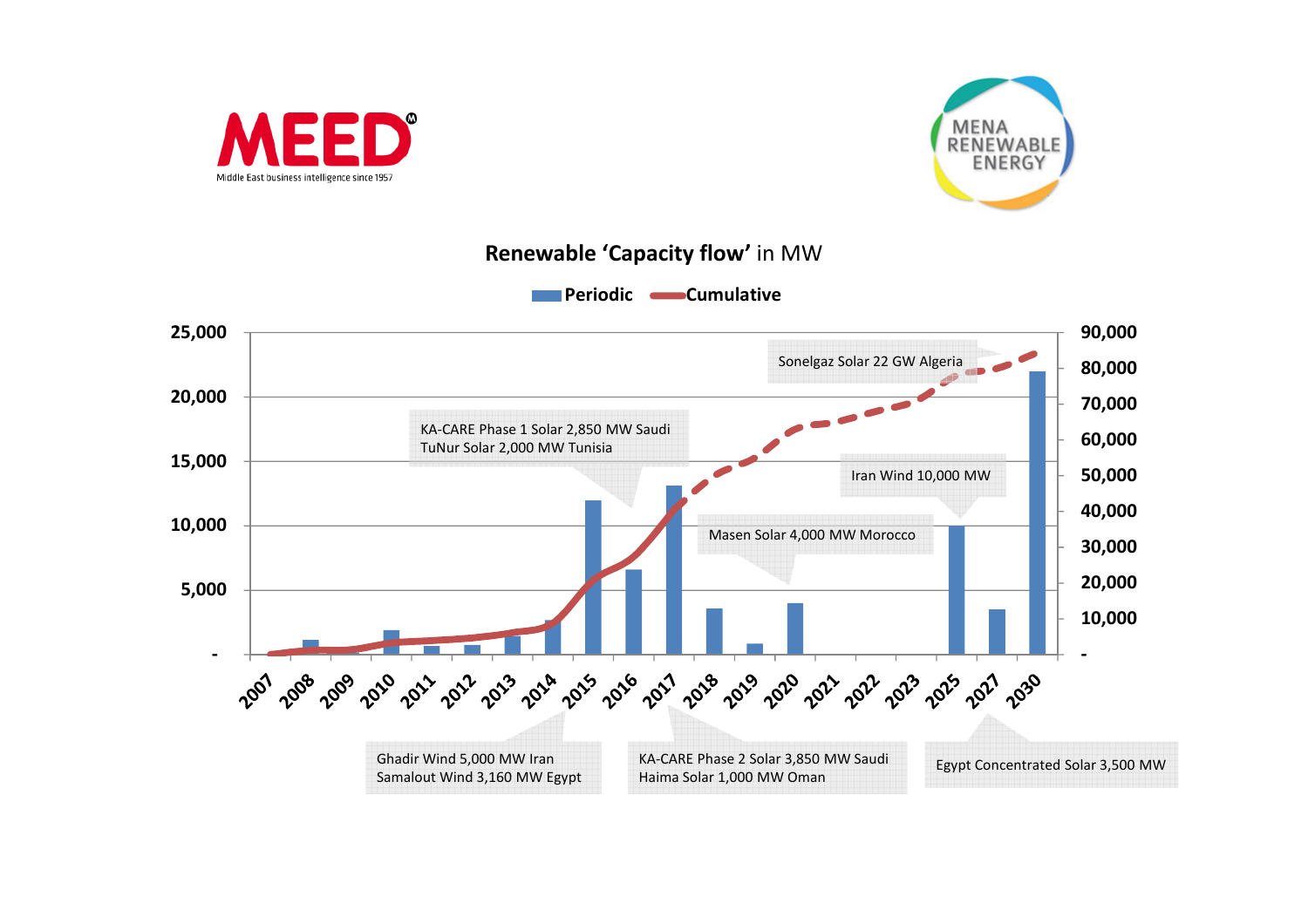



**Cashflow** in million USD

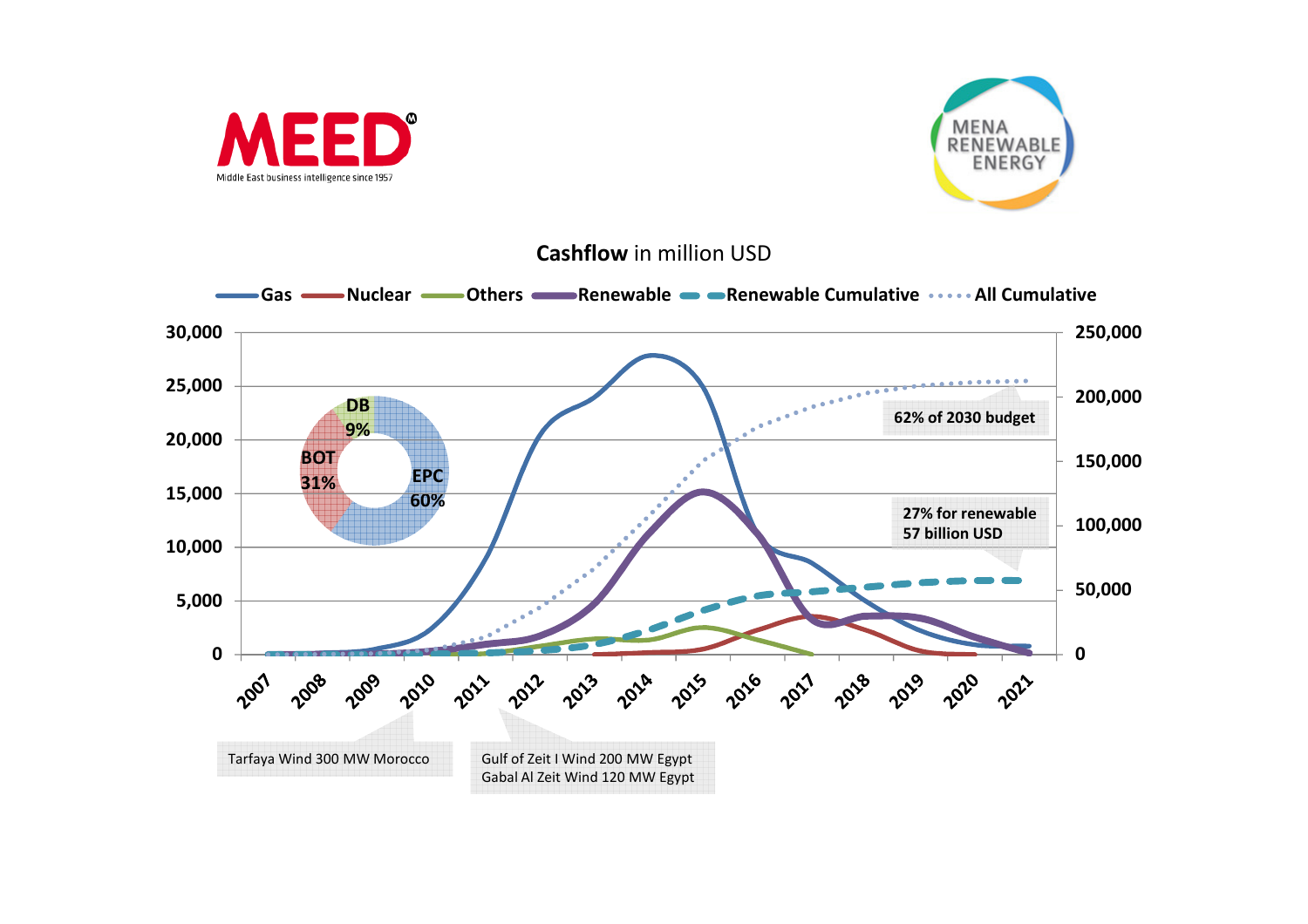



## Renewable Cashflow in million USD